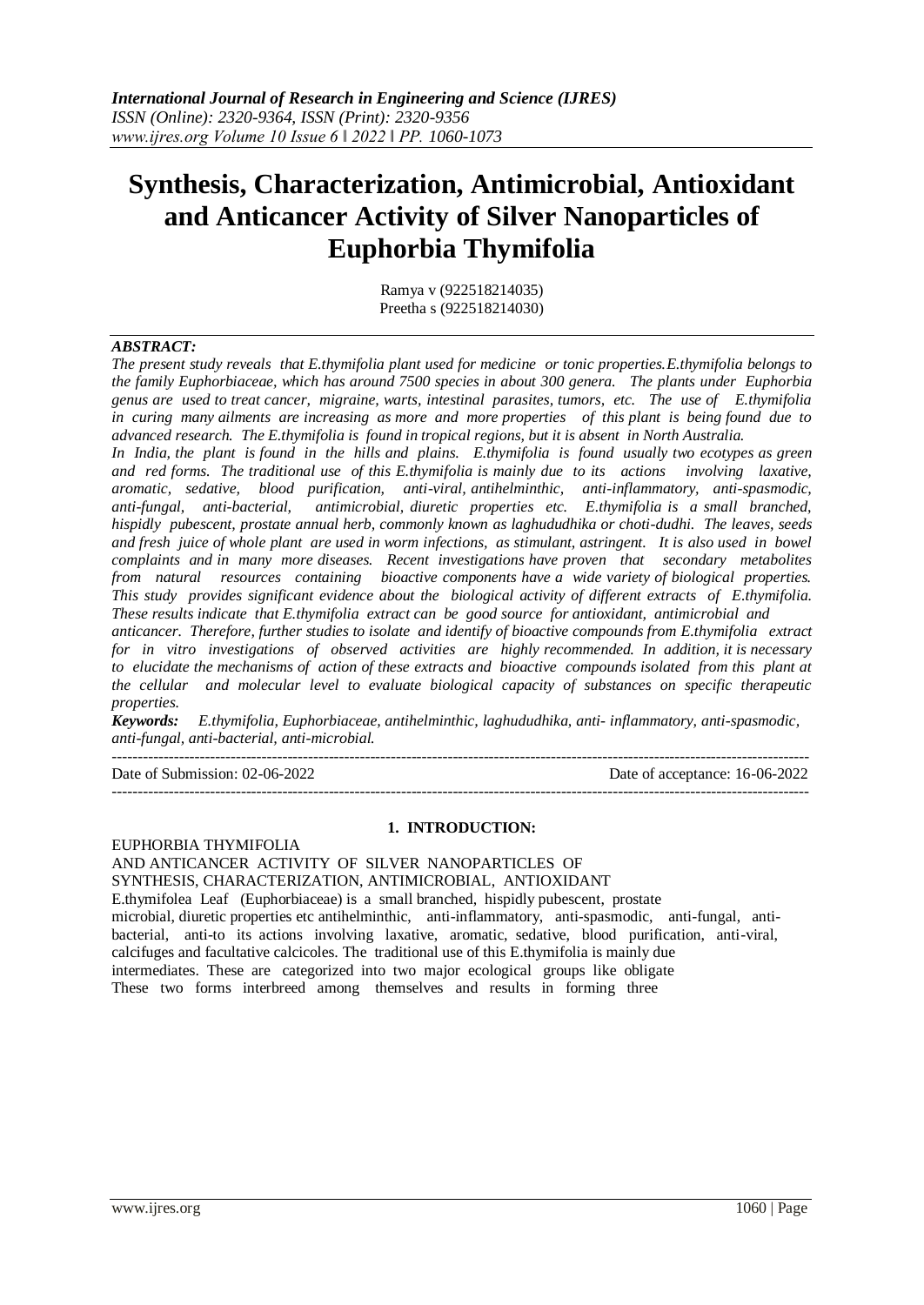

E.thymifolia is found usually two ecotypes as green and red forms.

conditions, abandoned fields, etc. In India, the plant is found in the hills and plains. Australia. This plant is present in the wastelands, along roadsides and wall sides in humid advanced research. The E.thymifolia is found in tropical regions, but it is absent in North ailments are increasing as more and more properties of this plant is being found due to migraine, warts, intestinal parasites, tumors, etc. The use of E.thymifolia in curing many species in about 300 genera. The plants under Euphorbia genus are used to treat cancer, or choti-dudhi. E.thymifolia belongs to the family Euphorbiaceae, which has around 7500

permanent blindness; whilst ingestion can cause purging or more severe problems.

causing irritation and blistering; contact with the eyes causing temporary or even for this plant, the latex in most, if not all Euphorbias is caustic and toxic-skin contact often also sold in local markets. Known Hazards Although we have seen no specific information and also in many other areas of the tropics. Itis commonly harvested from the wild and is numerous adventitious roots. The plant is a very popular medicinal herb in much of Africa a prostrate annual plant producing stems up to 25 cm long. The stems usually produce used in bowel complaints and in many more diseases. General Information E.thymifolia is fresh juice of whole plant are used in worm infections, as stimulant, astringent. It is also annual herb, commonly known as laghududhika or choti-dudhi. The leaves, seeds and

against Herpes simplex virus type 2 in vitro in a dose-dependent manner.

shown to possess antioxidant activities. Some have also shown significant activity  $\Box$  Several extracts from the whole plant as well as several pure compounds have been scabei mite, which causes scabies.

 $\Box$  The ether extract of the whole plant showed significant activity against the Sarcoptes verrucosum in vitro and in vivo in calves.

activity against the dermatophytes Trichophyton mentagrophytes and Trichophyton  $\Box$  The ethanol and water extracts of the whole plant showed significant antifungal found to be active against S.flexneri in vivo.

growth of Escherichia coli and S.flexneri in vitro. The ethyl acetate extract was also  $\Box$  Ethyl acetate and chloroform extracts of the aerial parts of the plant inhibited the  $\Box$  Gram positive (B.subtilis) and Gram-negative (E.coli) bacteria.

furthermore have antiviral, anti-allergic, anti-inflammatory, and antitumour properties. haemostatic, antithrombic, antioxidant and vasoprotective actions. The flavonoids

 $\Box$  Both flavonoids and tannins have been reported to have anti-inflammatory, analgesic, flavonoids.

dried whole plant a range of hydrolysable tannins have been isolated as wellas several  $\Box$  The plant is rich in medically active compounds. From an aqueous acetone extractof the enteritis, diarrhoea and venereal diseases.

 $\Box$  The plant is widely used in Africa in decoction or infusion as a treatment for dysentery, 1.1 APPLICATION OF EUPHORBIA THYMIFOLIA

eczema and skin inflammations.

 $\Box$  A decoction of fresh aerial parts is applied externally to treat dermatitis, measles, hypertension, absence of menstruation and venereal diseases.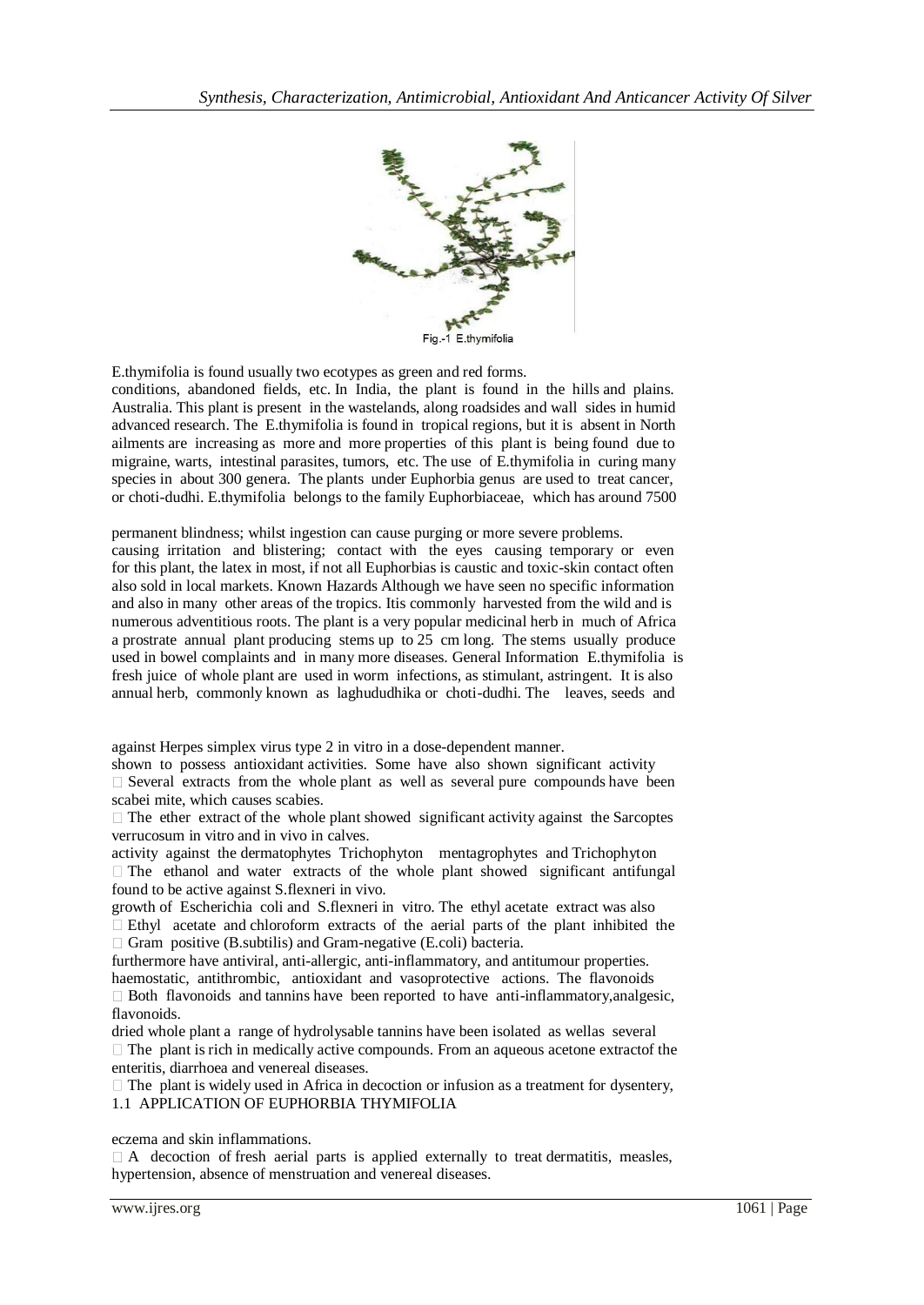$\Box$  A decoction of the whole plant is drunk to treat lung problems, fever, influenza,

 $\Box$  The ground fresh leaves are rubbed in to treat intercostal pain.

## $\Box$  The leaves are pulped with water and applied to the head to treat headache

stimulate contractions of the uterus.

 $\Box$  A maceration of the dried leaves is drunk for facilitating childbirth; it is claimed to

 $\Box$  The leaves are used in a decoction to treat cystitis and kidney ailments

 $\Box$  An infusion of the leafy stems is taken as a bitter diuretic

and venereal diseases.

 $\Box$  Plant and seed decoctions are also taken as a galactagogue, and to treat hypertension antihelmintic and laxative.

 $\Box$  The dried leaves and seeds are slightly aromatic and are used as a stimulant, astringent, off flies and mosquitoes, and a vermifuge for dogs.

 $\Box$  The essential oil is put into medicinal soaps for treatment of erysipelas, sprays tokeep spraying the plants first with water extracts of whole E.thymifolia plants.

 $\Box$  In pot tests, infection of vigna radiata by tomato spotted wilt virus was prevented by against a range of human tumour cell lines.

 $\Box$  Several derivatives of the tannin galloyl-β-D-glucose show significant cytotoxicity

 $\Box$  It is used in the treatment of eye swellings, discharge and conjunctivitis. scabies.

 $\Box$  The latex is applied externally to treat to warts and as a remedy for ringworm and  $\Box$  Women with heavy menstruation drink the latex as a tonic.

rubefacient products to treat alopecia.

enable them to carry loads on their heads as adults, and also as mild irritating  $\Box$  Crushed plants are rubbed on the scalp for strengthening the skull bones of children to are applied as a plaster for healing sprains.

 $\Box$  The decoction is also used as an eye wash to treat conjunctivitis. Fresh crushed plants

 $\Box$  To perform the anti-cancer activity(Liver cancer cell line-HepG-2).

 $\Box$  To check the anti-oxidant activity.

□ To detect anti-bacterial activity.

 $\Box$  To isolate the bacterial culture from suitable source.

SEM

 $\Box$  To synthesis of Silver Nanoparticle and Characterization by using UV, FTIR,

 $\Box$  To analyse Phytochemicals in the leaf extracts.

 $\Box$  To extract the leaf using suitable solvents.

 $\Box$  To collect the E.thymifolia leaf from the local area of Coimbatore.

## **II. AIM AND OBJECTIVES**

## CHAPTER 2

c. 8 mm long; glands 4. Male flowers 1-4, ebracteolate.Female laterally pendulous; ovary pale green and often pinkish in color. Cyathia in axillary clusters. Involucre campanulate, apex and smooth toward the base and venation is reticulate. Petiole is small, thin, slender, oval-oblong or obliquely oblong. Apex is obtuse or rounded. Margin is dentate towards coppery red when fresh, becoming grayish green or dark purplishon drying. The lamina is unequal sided at base. The petiolate, 3-6 mm long, 2-4 mm wide, mostly green, but often oblong or ovate, 4-8 mm long and 2-5 mm wide with rounded apex, oblique base, small, branches radiating, slender, reddish and pubescent. Leaves are simple,opposite, elliptic, white latex, spreading on the ground, 10-20 cm in length with a diameterfrom 1 to3 mm; color when fresh, becoming grayish green or dark purplish on drying. Stems are with hispid prostrate herbs. Stem puberulous, slender, cylindrical, pale green but often pink in for this plant, the latex in most, if not allEuphorbias is caustic and toxic-skin contact Softly also sold in local markets. Known Hazards although we have seen no specific information and also in many other areas of the tropics. It is commonly harvested from the wild and is numerous adventitious roots. The plant is a very popular medicinal herb in much of Africa a prostrate annual plant producing stems up to 25 cm long. The stems usually produce used in bowel complaints and in many more diseases. General information E.thymifolia is fresh juice of whole plant are used in worm infections, as stimulant, astringent. It is also annual herb, commonly known as laghududhika or choti-dudhi. The leaves, seeds and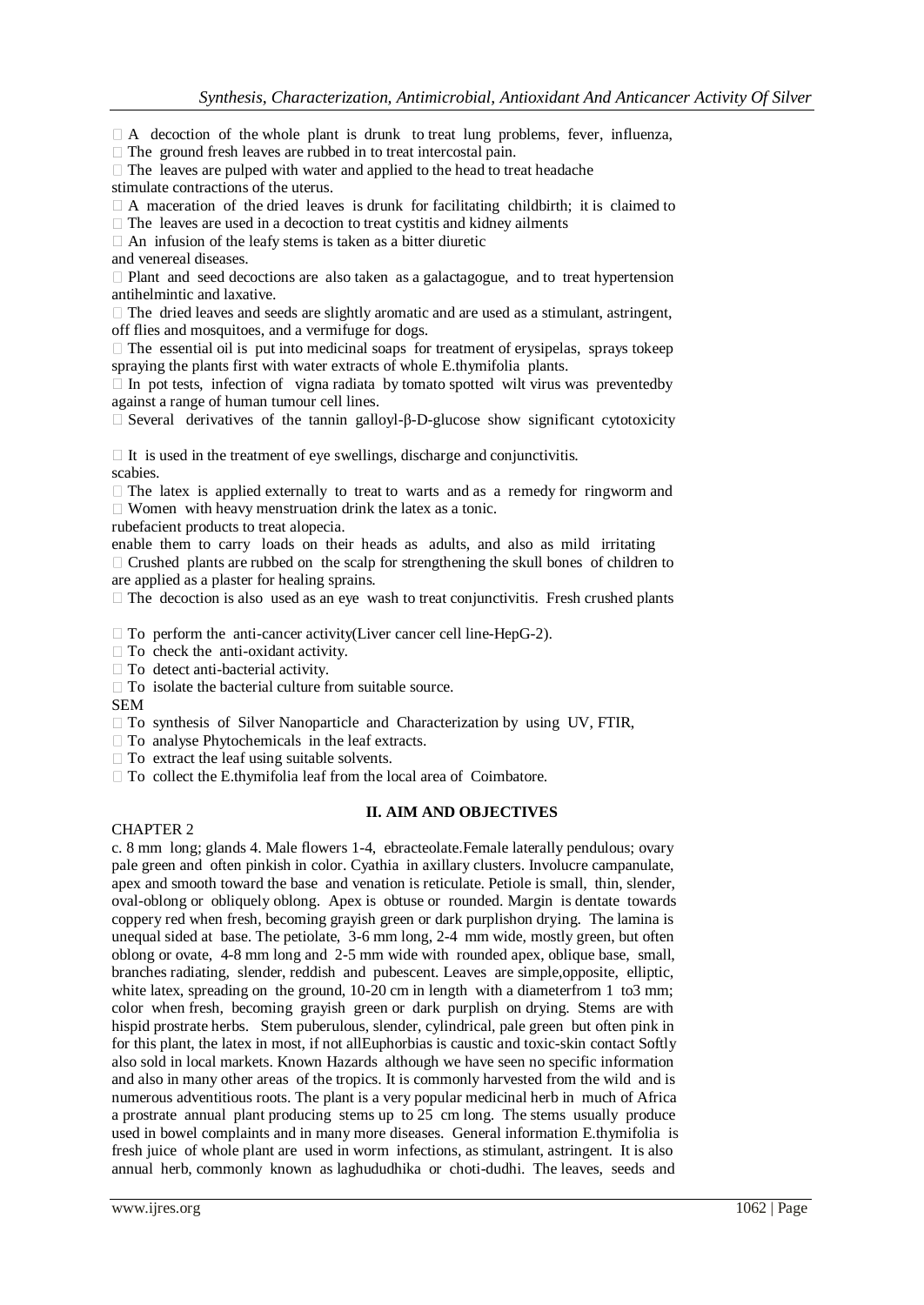E.thymifolea Leaf (Euphorbiaceae) is a small branched, hispidly pubescent, prostate 3.1 REVIEW OF LITERATURE CHAPTER 3

late 1970s used silver particles for the treatment of orthopedic diseases caused by their attractive and unique physiochemical properties. Researches carried out in the respiration. AgNPs are widely used in biology and medicine especially because of revealed that AgNPs have the ability to attach to cell walls and alter cellular on living cells and, so, are unable to cause microbial resistance. Recent studies important part of nanotechnology mainly because they do not induce modification exposed to different types of microbes increases considerable . AgNPs are a very antimicrobial effectbut when silver nanoparticles (AgNPs) are used the surface area majority of cases, silver participates in its nitrate form, thus inducing a strong microorganisms and, therefore, have multiple roles in the medical field .In the being used in numerous antimicrobial applications. Silver ions are highly toxic for years, as a metal that exhibits good medical properties, silver-based compounds developing field of nanotechonology. Silver has been known, for more than 2000 and morphology and, therefore, are a very important component in the rapidly Nanoparticles have unique properties as a consequence of their size, distribution properties and many more.

inflammatory, anti-spasmodic, anti- fungal, anti-bacterial, anti-microbial, diuretic laxative, aromatic, sedative, blood purification, anti-viral, anti-helminthic, anti-E.thymifolia is one of the many medicinal plants which have various actions like among all the plants found all over the world many plants are found in India. treated. Many plants and trees are found to have various medicinal values and effective in their mode of action and do not cause any side effects to the patient traditional method in many parts of the world. The plant extracts are found to be The use of plant extracts to cure many diseased conditions has been the reddish brown without caruncle.

are conical, log, ovoid and obtusely quadrangular, up to 1 mm long, acutely 4-angled, sessile capsule  $1 \text{ mm} \times 1 \text{ mm}$  base truncate, short-hairy. They are cocci when mature. Seeds tomentose; style 3-forked from base. Fruits are ovoid- globose, acutely 3-lobed, almost

### whole grains, etc.

concentrated in colourful parts of the plantslike fruits, vegetables, nuts, legumes, and phytochemicals discovered and in most cases, these phytochemicals are epicatechins, and proanthocyanidins. In total, there has been over 25,000 and isoflavones, and flavanols. Flavanols further are classified as catechins, based on their similarchemical structure, such as anthocyanins, flavones, flavanones, flavonoids, and stilbenes/lignans. Flavonoids can be further divided into groups categories, such as carotenoids and polyphenols, which include phenolic acids, established yet. Phytochemicals under research can be classified into major essential nutrients because proof of their possible health effects has not been Phytochemicals generally are regarded as research compounds rather than reagent.

does not require high pressure, energy, temperature or the use of toxic chemical multiple advantages overclassical routes: it is cost effective, eco – friendly and yeasts) or different alcoholic or aqueous plant extracts. Green synthesis has methods use eitherbiological microorganisms (e.g.: bacteria, fungi, marine algae, have become more attractive ways to obtain AgNPs. These unconventional wasteful purifications.In recent years green chemistry and biosynthetic methods hazardous chemicals, low compound conversions, high energy requirements and so no chemical, radiation and microwave-assisted routes) they usually involve micelles, thermal decomposition of different silver compounds, electrochemical, obtain AgNPs (e.g.: solution, chemical / photochemical reactions in reverse solar energy, food additives, textile industry etc., conventional methods used to chemical reactions, bio-labeling, spectral selective coatings for the absorption of Many other applications can be attributed to AgNPs, for example: catalysts in different infections with microorganisms and a fasterbone recovery was noticed.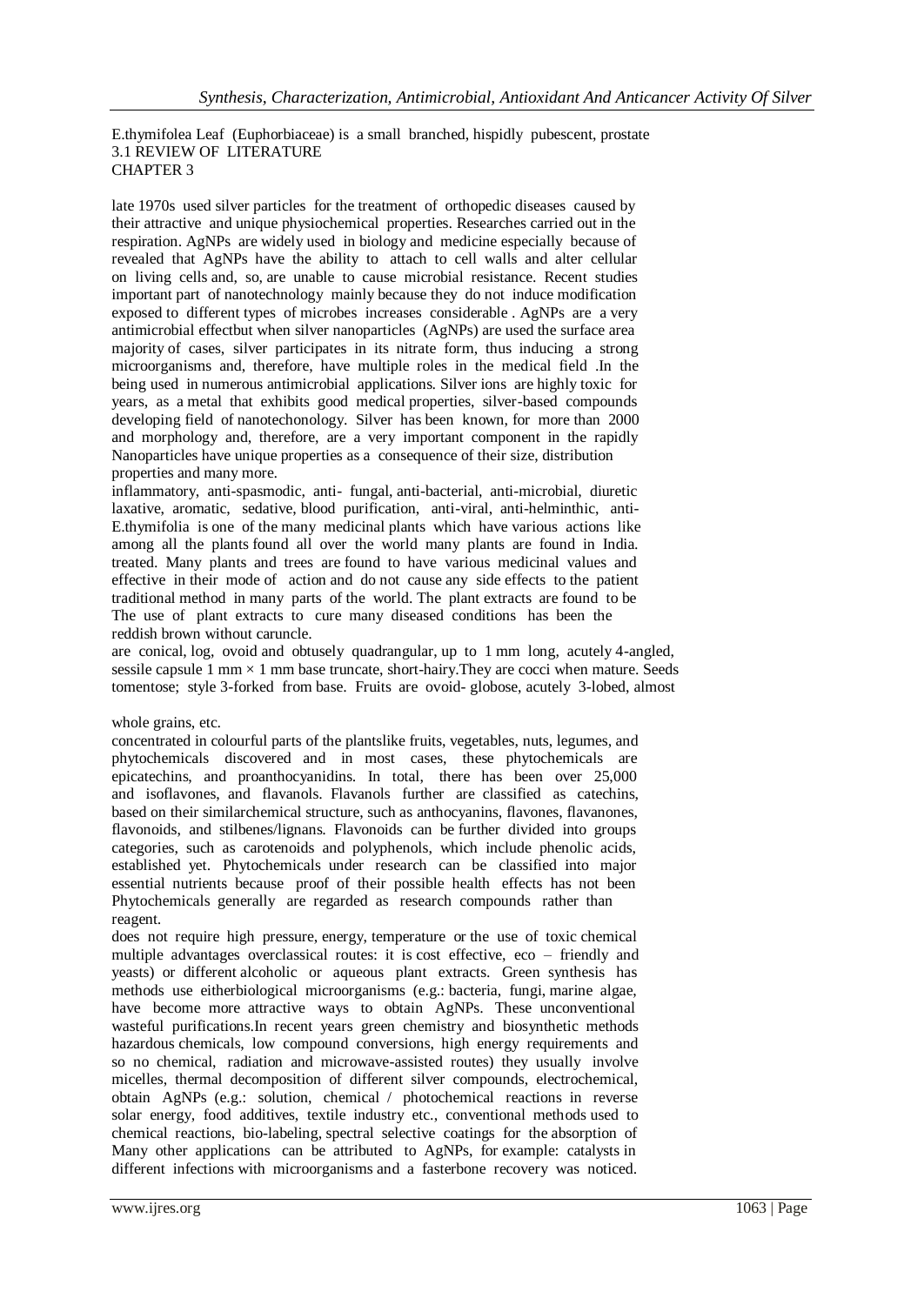certain types of porous media have been developed to kill microbeson contact.

resulted in solutions that can go beyond simply inhibiting microbial growth. Instead, bacterial growth. In response, further advancements in antimicrobial technologies have bactericidal agents, which kill bacteria, and bacteriostatic agents, which slow down or stall broadened to include all antimicrobials. Antibacterialagents can be further subdivided into as a synonym for them by medical professionals and in medical literature), its context has fluoroquinolones. Though the term used to be restricted to antibacterials (and is often used microorganisms but is now also applied to synthetic agents, such as sulfonamides or "antibiotic" originally described only those formulations derived from living during surgery), and antibiotics (which destroy microorganisms within the body). The term spread of illness, antiseptics (which are applied to living tissue and help reduce infection as bleach), which kill a wide range of microbes on non-living surfaces to prevent the The main classes of antimicrobial agents are disinfectants (non-selective agents, such is known as antimicrobial prophylaxis.

antimicrobial chemotherapy, while the use of antimicrobial medicines to prevent infection bacteriostatic agents. The use of antimicrobial medicines to treat infection is known as microbes are microbicides, while those that merely inhibit their growth are called used against fungi. They can also be classified according to their function. Agents that kill primarily against. For example, antibiotics are used against bacteria, and antifungals are Antimicrobial medicines can be grouped according to the microorganisms they act An antimicrobial is an agent that kills microorganisms or stops their growth. any given biological activity.

often complex, and identifying what specific phytochemical is primarily responsible for that field include isolating specific compounds and determining their structures,which are cultures, in vitro experiments, or in vivo studies using laboratory animals. Challenges in followed by defining their structure or testing in laboratory model systems, such as cell Phytochemicals by first extracting and isolating compounds from the origin plant, 3.1.Phytochemisty study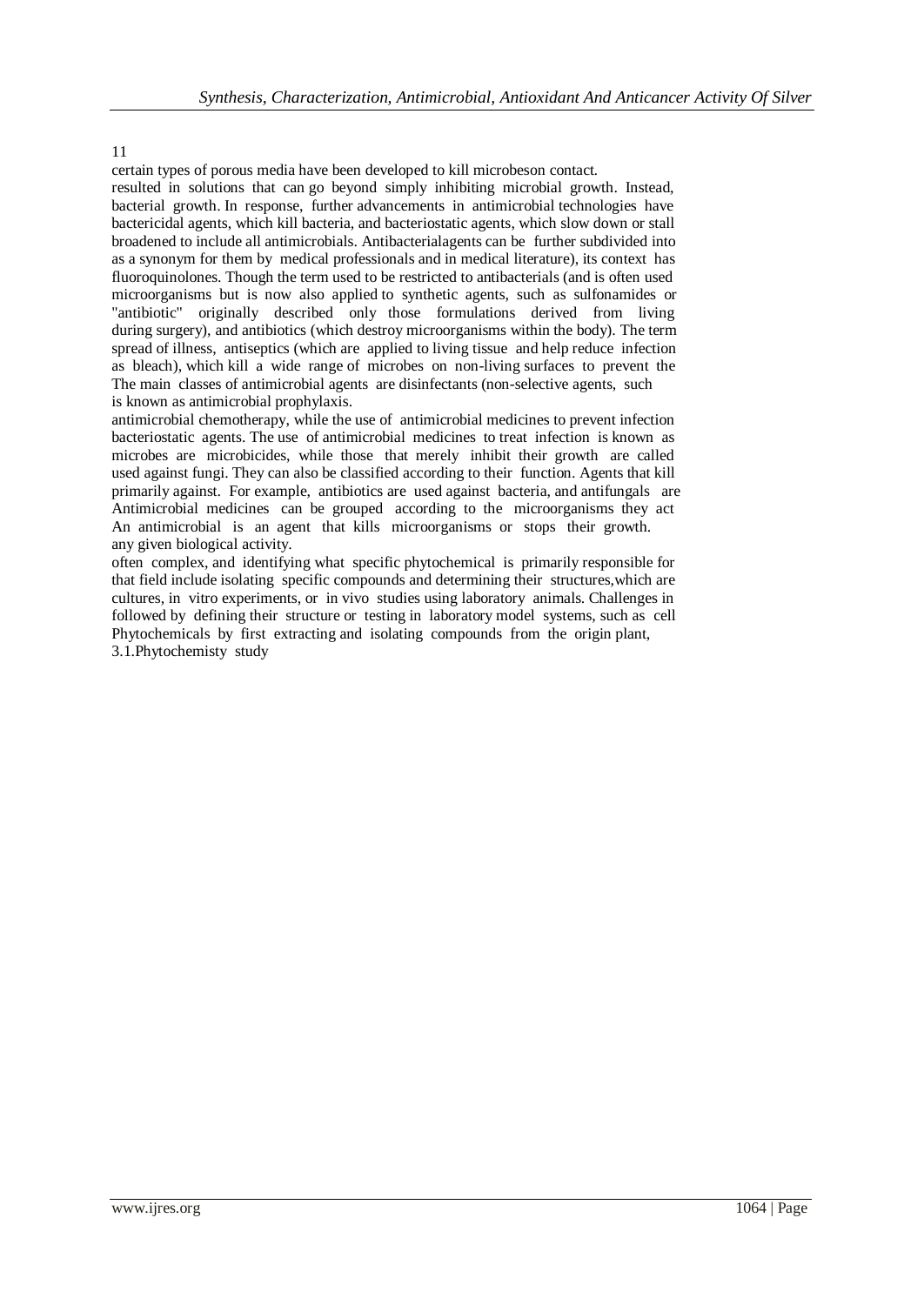they include: fundamental vibrations based on crystals and molecules; fixed-point and the aromatic compounds. The LRM and FTIR methods have the same characteristics; spectroscopy is mainly used in the analysis of conjugated diolefine, carbonyl compounds, The absorption spectrum of UV has higher sensitivity and lower detection limit. UV disease.

supplementation with selenium or vitamin E does not reduce the risk of cardiovascular E have no positive effect on mortality rate or cancer risk.needs update Additionally, be effective at preventing disease. Supplements of beta-carotene, vitamin A, and vitamin Antioxidant dietary supplements have not been shown to improve health in humans, or to and cosmetics, and being oxidation-inhibitors in rubber, synthetic plastics, and fuels. The former, industrial antioxidants, have diverse uses: acting as preservatives in food and naturally occurring compounds that are present in foods and tissue.

groups of substances: industrial chemicals that are added to products to prevent oxidation, vitamin C and vitamin E. The term "antioxidant" is mostly used for two entirely different catalase and superoxide dismutase), produced internally, or the dietary antioxidants complex systems of overlapping antioxidants, such as glutathione and enzymes (e.g., these chain reactions. To balance the oxidative stress, plants and animals maintain cells of organisms. Antioxidants such as thiols or ascorbic acid (vitamin C) terminate that can produce free radicals, thereby leading to chain reactions that may damage the Antioxidants are compounds that inhibit oxidation. Oxidation is a chemical reaction prolonged antibiotic treatment, as for recurrent Clostridioides difficile infections.

Stool transplants may be considered for patients who arehaving difficulty recovering from Consumption of probiotics and reasonable eating may help to replace destroyed gut flora. decrease the number of enteric bacteria, which may have a negative impact on health. pharmacodynamics, and chemicalcomposition. Prolonged use of certain antibacterials can classification within these categories depends on their antimicrobial spectra, as beta-lactams, macrolides, quinolones, tetracyclines or aminoglycosides. Their Antibacterials are used to treat bacterial infections. Antibiotics are classified generally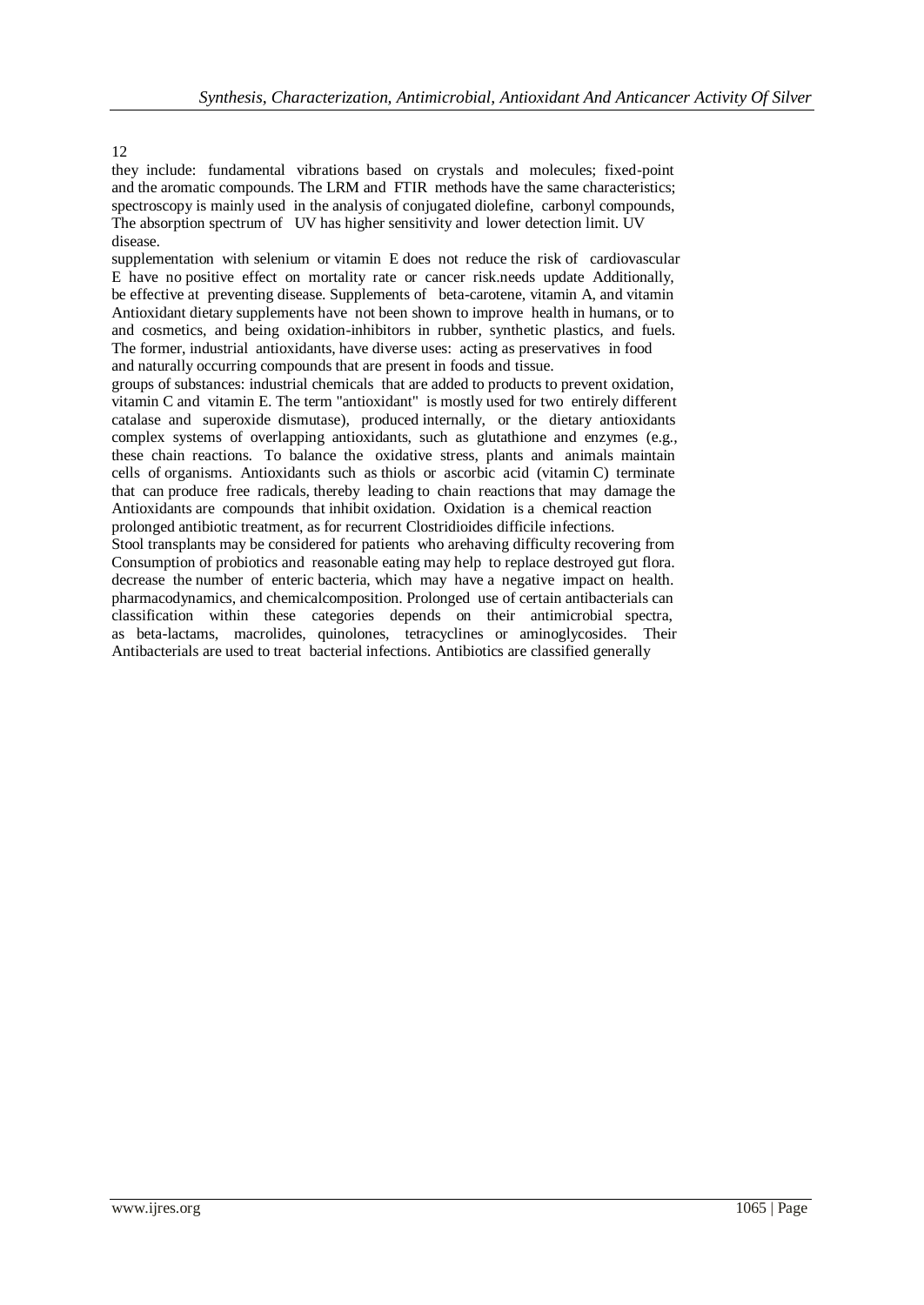13 ingestion can cause purging or more severe problems.

blistering; contact with the eyes causing temporary or even permanent blindness; whilst information about the surface topography and composition. Often causing irritation and the beam interact with the sample, producing various signals that can be used to obtain (SEM) scans a focused electron beam over a surface to create an image. The electrons in chemical properties of the substances in the inclusions. A scanning electron microscope microregion analysis of solid, gas, and liquid inclusions; quantitative analysis of the

c.Test for reducing sugars (Fehling's Test) solution and observed for the formation of deep blue / black colour. About 2ml of the extract was treated with 10% ferric chloride b.Test for Phenol (Ferric chloride test) the presence of Alkaloids Wagner's reagent. The formation of reddish brown precipitate confirms About few ml of plant extract was treated with 4-5 drops of a.Test for Alkaloids (Wagner's test) by using below standard tests. The qualitative phytochemical study was performed on the extracts 4.3 PHYTOCHEMICAL ANALYSIS was then stored and used. and then subjected to extraction using Soxhlet apparatus. The extract The dried leaves were coarsely powdered using an electric mixer 4.2 SOLVENT EXTRACTION for about 10-15 days. and washed in water to remove dust. Then the leaves were shade dried The plant leaves were collected from the outskirts of Coimbatore 4.1 PLANT COLLECTION 4.MATERIALS AND METHODS CHAPTER 4

g.Test for Aminoacids and Proteins (Ninhydrin test) bluish green colour indicates the presence of phytosterols amount of concentrated sulphuric acid was added. The formation of few drops of acetic anhydride were added. To that mixture added equal 1ml of the plant extract was treated with 2 ml of chloroform and f.Test for Phytosterols (Salkowski's Test) presence of flavonoids. solution was added. The formation of green or blue colour indicates the To about 2ml of plant extract, few drops of 10% ferric chloride e.Test for Flavonoids presence of saponins. persistent foam for few seconds. The presence of foam confirms the mixture was shaken vigorously and observed for the formation of To 2 ml of the plant extract added 6ml of water in a test tube. The d.Test for Saponins (Foam test) for the appearance ofblue colour. mixture was boiled in a boiling water bath for 10 minutes and observed To 1 ml of the extract added few drops of Fehling's reagent and the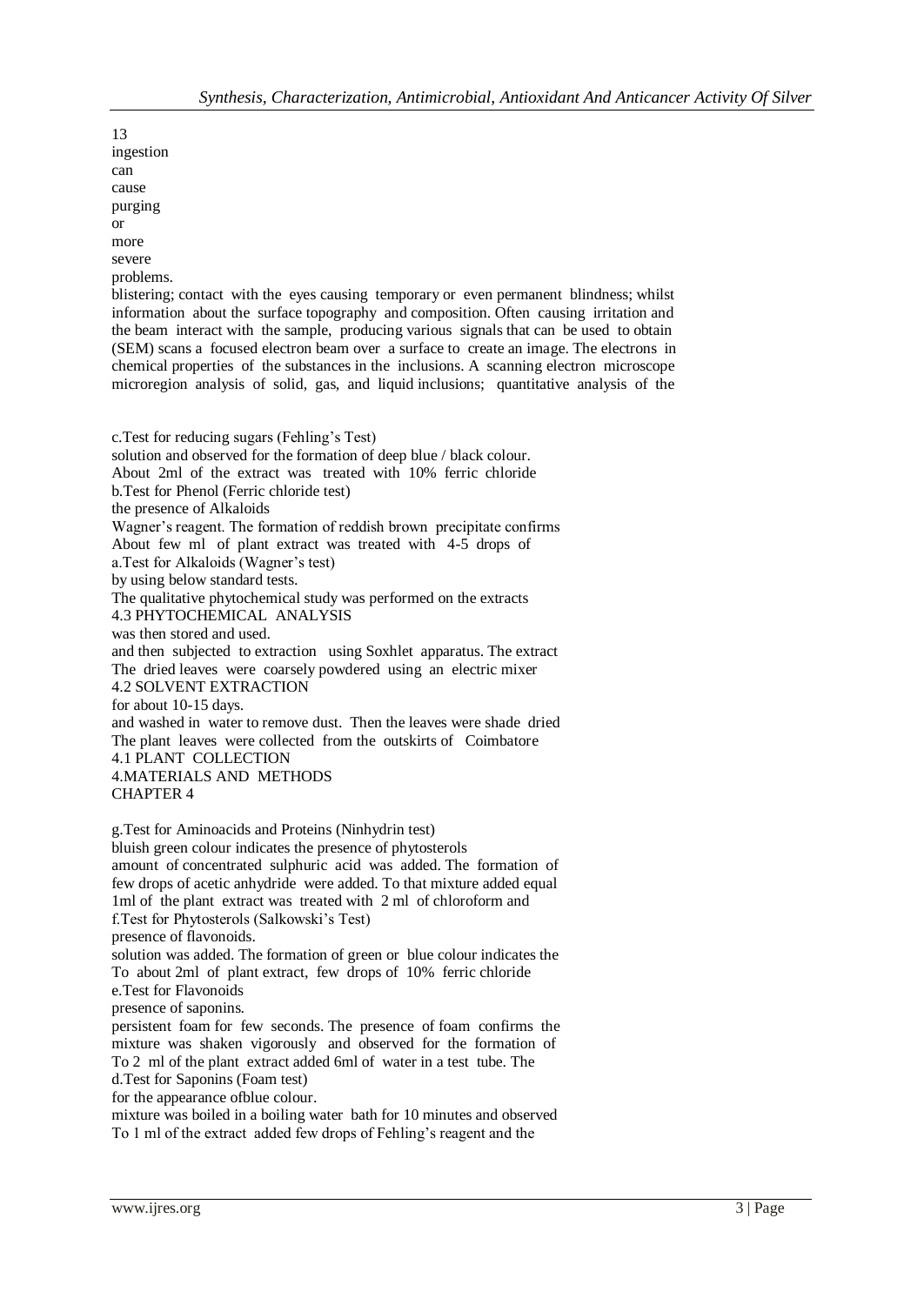The free radical scavenging activity of methanolic extract of 4.4.1. DPPH radical scavenging activity 4.4ANTIOXIDANT ACTIVITY acid. Formation of red colour indicates the presence of glycoside To 1ml of plant extract added few ml of concentrated sulphuric j.Test for glycosides of dark green or blue color. chloride solution. The presence of tannin is confirmed by the formation To about 1ml of plant extract added few drops of dilute ferric i.Test for Tannin precipitate indicates the presence of steroids. was added to 1ml of flower extract. The formation of red colour About 2ml of chloroform and 0.2ml of concentrated sulphuric acid h.Test for Steroids

plant extract was measured by using 2, 2-diphenyl-1-picrylhydrazyl

amino acids and proteins

reagent. A purple or violet colour formed indicates the presence of To a few ml of plant extract added small amount of Ninhydrin

#### 17

solution in 40mmol/l HCl plus 2.5ml of 20mmol/l FeCl3.6H2O and water bath. The FRAP reagent contained 2.5ml of 20mmol/l TPTZ samples and reagent blank were incubated at 37ºC for 30mins in a and 30μl of test sample, or acetone (for the reagent blank). The test freshly and incubated at 37ºC, was mixed with 90μl of distilled water as modified by Pulido et al. (2000). FRAP reagent (900μl), prepared according to the procedure described by Benzie and Strain (1996) and The antioxidant capacity of plant extracts samples were estimated 4.4.2. Ferric reducing/antioxidant power (FRAP) assay

A518 (control)

activity  $\% =$   $= 0.45$ 

Scavenging

A518 (control) - A518 (sample) x100

the experimental tubes.

was determined by comparing the absorbance values of the control and The percentage inhibition of DPPH radicals by the extract/compound 0.1ml of respective vehicle in the place of plant extract/ascorbic acid. measuring the absorbance at 517 nm. A control was prepared using temperature for 30 min. Decolorization of DPPH was determined by was shaken vigorously and allowed to reach a steady state at room extract/ascorbic acid at various concentrations were mixed. The mixture of 3ml of 0.004% DPPH solution in methanol and 0.5to2.5µl of plant according to the procedure described by (Braca et al., 2001). An aliquot (DPPH) The scavenging activity for DPPH free radicals was measured

18 control sample control % Inhibition= (A -A  $)/A$  $\times 100$ by the following formula: performed in triplicates, and their percentage inhibition was calculated

finally absorbance is observed at 540nm. All the reactions were w/v)). This was kept on incubation at room temperature for 30mins, and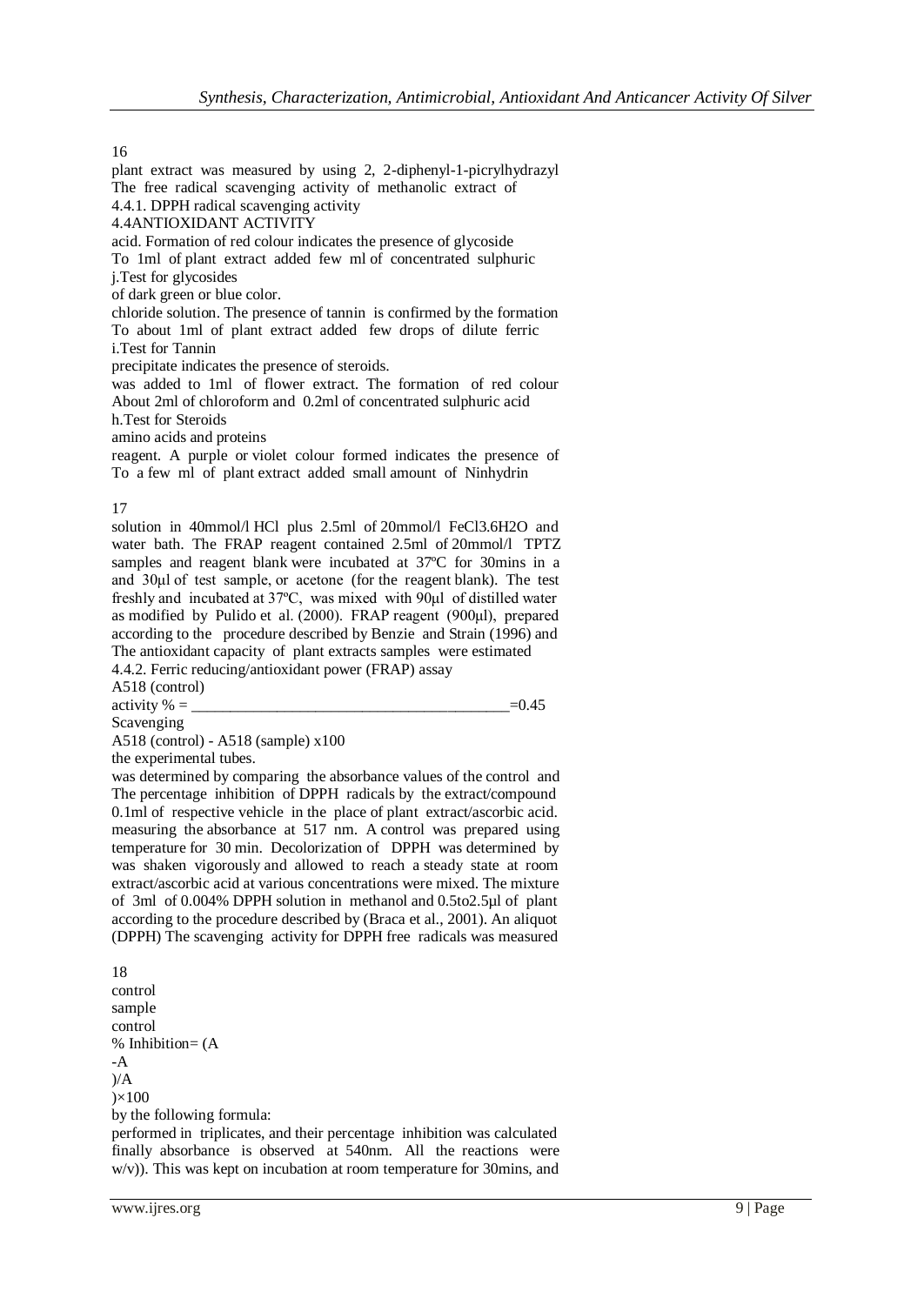sulfanilic acid and 200μL naphthylethylenediamine dichloride (0.1%) 0.5mL of above solution, 0.5mL of Griess reagent was added (0.1mL of This reaction mixture was kept for incubation at 25°C for 150mins. To of PBS (pH-7.4) and 100μL of different concentration of plant extract. determined by adding 400 μL of 100mM sodium nitroprusside, 100μL NO scavenging activity (Garrat DC., 1964) of sample was 4.4.3. Nitric oxide (NO) scavenging activity

activity

A518 (control)

 $Scavenging =$   $=91\%$ 

A518 (control) - A518 (sample)x0422

(II) solution determined using the corresponding regression equation. to the theoretical absorbance value of a 1 mmol/l concentration of Fe antioxidant giving an absorbance increase in the FRAP assay equivalent 1mmol/l FeSO4.7H2O. EC1 was calculated as the concentration of antioxidant has a ferric- TPTZ reducing ability equivalent to that of Equivalent Concentration (EC1) was defined as the concentration of used for the preparation of the calibration curve. The parameter concentration ranging between 100 and 2000μmol/l (FeSO4.7H2O) was immediately at 593nm using a spectrophotometer. The known Fe (II) the end of incubation period the absorbance readings were recorded 25ml of 0.3mol/l acetate buffer, pH 3.6 (Benzie and Strain, 1996). At

19

15mins.

assay. The media was adjusted to the pH and autoclaved at 121°C for (LB) were used throughout the study for determining the antibacterial Muller-Hinton Agar (MHA), Nutrient Broth (NB) and Luria Britani 4.5.1Media and culture condition

species are bacterial cultures.

pseudomonas species, bacillus species, klebsiella species; proteus species were selected viz., Escherichia coli, staphylococcus aureus, To perform antimicrobial activity using various bacterial and fungal

4.5ANTIBACTERIAL ACTIVITY

% Inhibition =  $(A \text{ control-A sample})/A \text{ control}$   $X \, 100$ 

carried out in triplicates. Percent inhibition of the assay was calculated. at 230nm. BHT was taken as a positive control and the reaction was pH-7.4). This was incubated for 10 minutes, and absorbance was read 4mM hydrogen peroxide solution prepared in phosphate buffer (0.1M, al. 1989. 850μL of the aqueous plant extract was added to 150μL of This activity of the plant was evaluated by the method of Ruch et  $\mathcal{D}_{\mathcal{L}}$ 

4.4.4. Hydrogen peroxide scavenging activity (H

O

 $\lambda$ 

2

20

and control plates were also maintained. Zone of inhibition was were incubated at 37°C for 24 hours. Assay was carried into triplicates 50 μl of plant extract was poured into the wells. After that, the plates were dipped into required solvents then placed in agar plates. Then 10 bacterial inoculums was swabbed uniformly. The sterile paper discs sterile petriplates. After solidification of media, 20-25μl suspension of MHA plates were prepared by pouring 20ml of molten media into extracts was determined by Well Diffusion method (Bauer et al., 1996). The antibacterial activity and antifungal activity of crude extract

separately at 37°C for 18-20hrs for bacterial culture.

<sup>4.5.3</sup>Well Diffusion method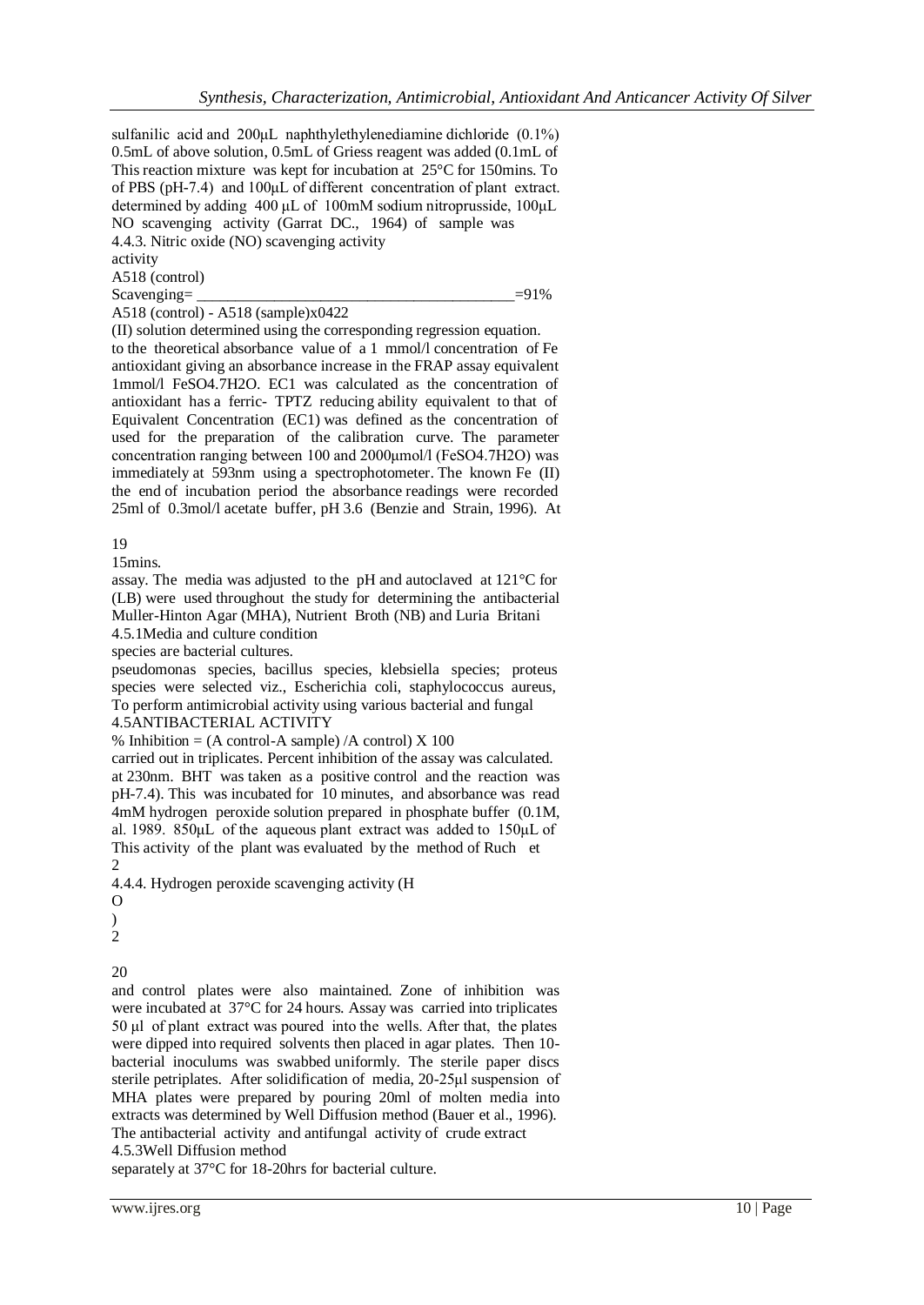organism was transferred into 50ml nutrient broth and incubated cultures were kept at 4°C. For use in experiments, a loop of each test potato dextrose slant were incubated at 27°C for 3-5 days. These stock nutrient agar media slants were incubated at 37°C for 24 hours and incubated at 27°C for 3-5 days. A single colony was transferred to agar. Bacterial cultures then incubated at 37°C for 24 hours and fungal subsequently stroke out on nutrient agar media and potato dextrose incubated at 27°C for 3-5 days. Each suspension of test organism was 24hours and at 37°C on shaking incubator and fungal cultures were nutrient broth bacterial cultures were incubated with agitation for transferring a loop full of cells from stock cultures to test tubes of 50ml potato dextrose agar. Active culture for experiments were prepared by Stock cultures were maintained at 4°C on slopes of nutrient agar and 4.5.2 Inoculum Preparation of Bacterial Culture

21

samples. They were initially dissolved in neat dimethylsulfoxide After 24hrs the cells were treated with serial concentrations of the test  $\gamma$ 

attachment at 37

C, 5% CO

, 95% air and 100% relative humidity.

 $\Omega$ 

at plating density of 10,000 cells/well and incubated to allow for cell microlitres per well of cell suspension were seeded into 96-well plates containing 5% FBS to give final density of 1x10

cells/ml. One hundred

5

cells were counted using a hemocytometer and diluted with medium tetra acetic acid (EDTA) to make single cell suspensions and viable The monolayer cells were detached with trypsin-ethylene diamine Cell treatment procedure

medium was changed twice a week.

humidity. Maintenance cultures were passaged weekly, and the culture were maintained at 37

C, 5% CO2, 95% air and 100% relative

 $\Omega$ 

Essential Medium containing 10% fetal bovine serum (FBS). The cells Centre for Cell Science (NCCS), Pune and grown in Eagles Minimum The human Liver cancer (Hep-G2) was obtained from National Cell line

4.6 In-Vitro Anticancer Activity

measured from the clear zone in mm.

about 24hrs and control was also maintained. Zone of inhibition was extract were poured on to wells. Then plates were incubated at 37°C for agar. Well were put into the agar medium using sterile forceps. Plant suspension was spread on muller-hinton agar plate and potato dextrose measured from the edge of the well to the zone in mm. The tested cell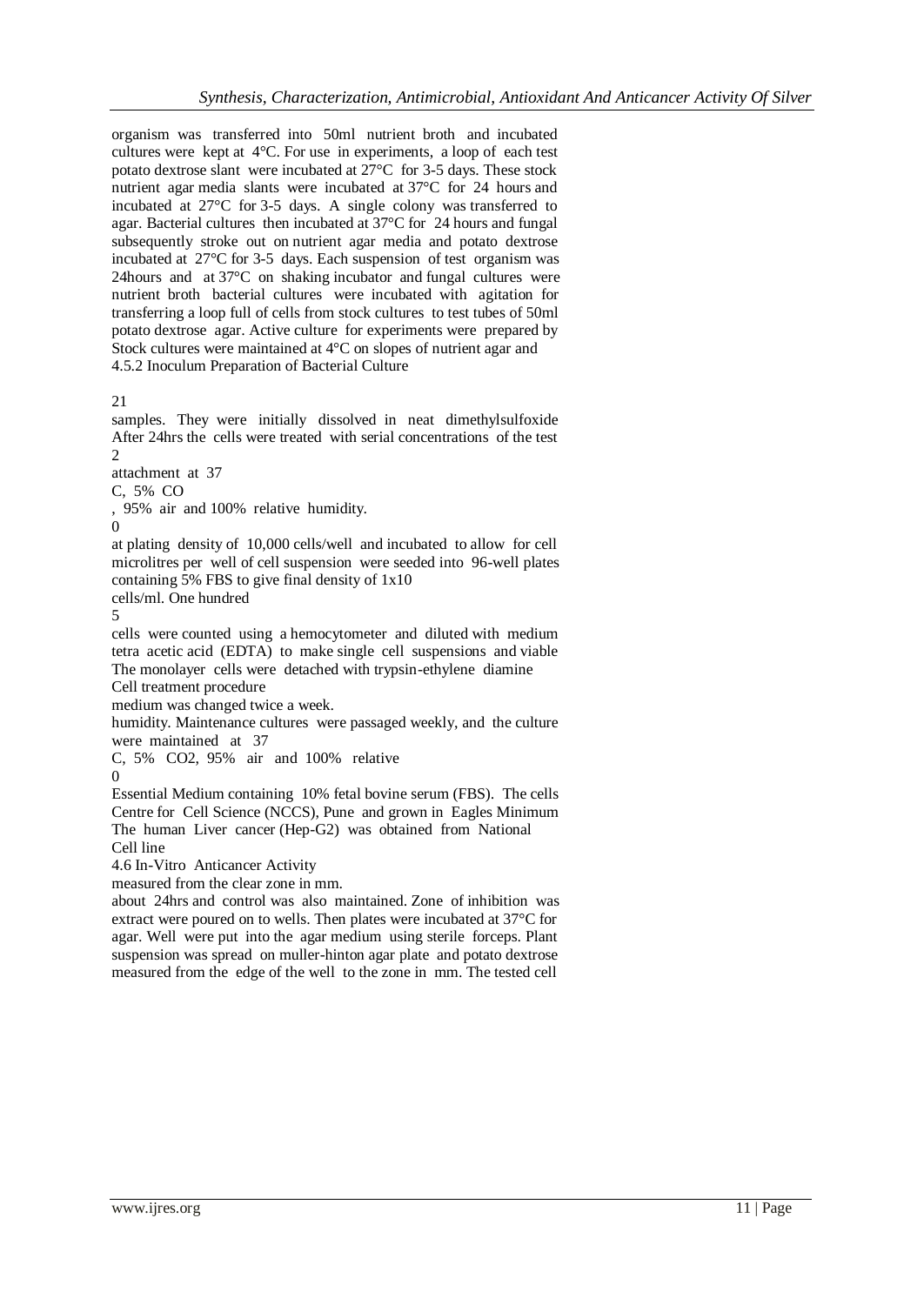as follows The percentage cell viability was then calculated with respect to control measured the absorbance at 570nm using micro plate reader. formazan crystals were solubilized in 100µl of DMSO and then 4hrs. The medium with MTT was then flicked off and the formed buffered saline (PBS) was added to each well and incubated at 37 C for  $\Omega$ After 48hrs of incubation, 15µl of MTT (5mg/ml) in phosphate the number of viable cells. Therefore, the amount of formazan produced is directly proportional to tetrazolium ring, converting the MTT to an insoluble purple formazan. enzyme in living cells, succinate-dehydrogenase, cleaves the (MTT) is a yellow water soluble tetrazolium salt. A mitochondrial 3-[4,5-dimethylthiazol-2-yl]2,5-diphenyltetrazolium bromide MTT assay triplicate was maintained for all concentrations. medium containing without samples were served as control and  $\mathfrak{D}$ 48hrs at 37 C, 5% CO , 95% air and 100% relative humidity. The  $\Omega$ Following sample addition, the plates were incubated for an additional of medium, resulting in the required final sample concentrations. dilutions were added to the appropriate wells already containing 100 µl sample concentrations. Aliquots of 100 µl of these different sample Additional four serial dilutions were made to provide a total of five desired final maximum test concentration with serum free medium. (DMSO) and an aliquot of the sample solution was diluted to twice the

23

software.

Log concentration and IC50 was determined using Graph pad prism Nonlinear regression graph was plotted between % Cell inhibition and Cell Inhibition = 100- Abs (sample)/Abs (control)  $x100$ .

The % cell inhibition was determined using the following formula. % % Cell viability = [A] Test / [A]control x 100

## 24

Flavanoids Green (+++) brown  $(++)$ Alkaloids Reddish PHYTOCHEMICAL TEST RESULTS

Table:1 -TABULATION OF PHYTOCHEMICAL ACTIVITY indicates the presence of glycoside.

by the formation of dark green or blue color. Formation of red colour indicates the presence of steroids. The presence of tannin is confirmed of amino acids and proteins. The formation of red colour precipitate of phytosterols. A purple or violet colour formed indicates the presence flavonoids.The formation of bluish green colour indicates the presence formation of green or blue colour indicates the presence of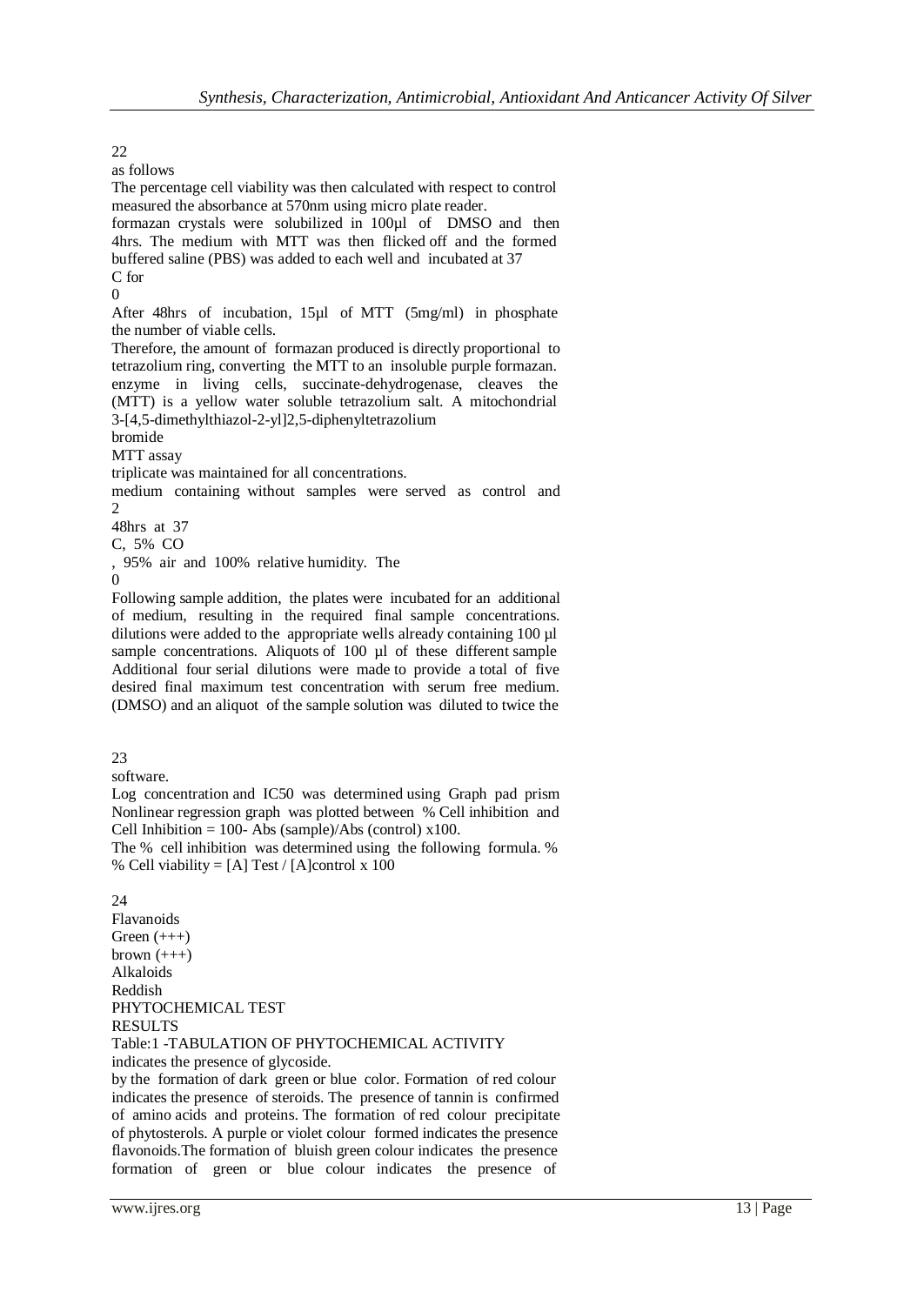*Synthesis, Characterization, Antimicrobial, Antioxidant And Anticancer Activity Of Silver*

seconds. The presence of foam confirms the presence of saponins. The appearance of blue colour. formation of persistent foam for few blue /  $black$  colour. Presence of reducing sugars observed for the precipitate confirms the presence of Alkaloids for the formation of deep extracts by using below standard tests. The formation of reddish brown The qualitative phytochemical study was performed on the 5.1 PHYTOCHEMICAL ANALYSIS RESUL<sub>TS</sub> CHAPTER 5 25 and Silver nitrate synthesised E.thymifolia Fig.2 difference between E.thymifolia leaf Extract Saponins  $Present$ foam(++) Phenol Deep blue  $\text{colour}(++)$ Reducing sugar Blue  $\text{colour}(++)$ Tanin Blue  $\text{colour}(+++)$ Phytosteroids Bluish green (+++) Ancinoacids&proteins Negative(-) Precipitate(++) **Steroids** Red colour250 200 .<br>Rivieri 150 00